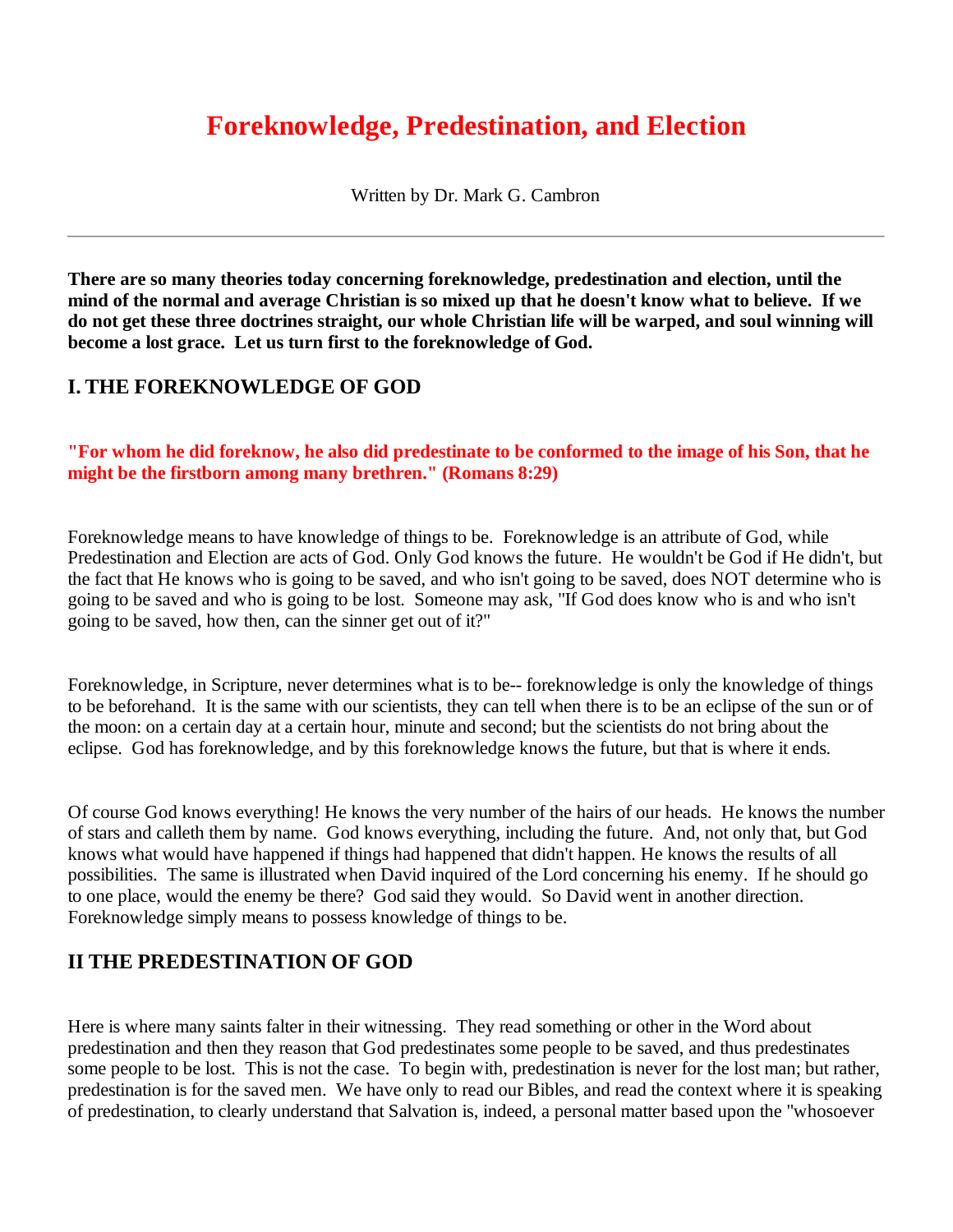wills."

As stated before, Predestination is for the saved man. God knows who is going to be saved, and thus He has predestined certain blessings for those who are going to get saved by faith. In other words, God draws a circle, figuratively speaking, and says that whosoever believes in the Lord Jesus Christ will get in the circle. So the believer, upon his faith in Jesus Christ, steps into the circle. Then God says, figuratively speaking, "Whosoever is in that circle by faith, I have predestinated that they shall receive these blessings," and here they are:

### **A. "TO BE CONFORMED TO THE IMAGE OF HIS SON."**

#### **"For whom he did foreknow, he also did predestinate to be conformed to the image of his Son" (Rom. 8:29a).**

This one of the blessings of God has predestinated for the believer--that the believer is going to be fashioned, made, transformed, transfigured into the likeness of the image of Jesus Christ. The things you might be suffering at this moment are happening to you (Rom. 8:28) to make you more like Jesus. And at the rapture, whether we be dead or alive at His coming, we are all going to be changed and be wholly like unto Christ.

# **B. "UNTO THE ADOPTION OF CHILDREN BY JESUS CHRIST."**

#### **"Having predestinated us unto the adoption of children by Jesus Christ to himself, according to the good pleasure of his will," (Eph.1:5).**

Again we want to state that predestination is the predetermined blessings for the saved man and has nothing to do with salvation. Now, in the above text, we are told that the Christian is predestined unto the adoption of children by Jesus Christ. It doesn't say that the sinner was predestined to become a child of God; no, but rather the saint has been predestined unto the adoption of children.

To get a better idea of this great truth, it is well to explain the meaning of adoption. In America and England, when we adopt a child, we go by legal means and take a child of another family and get into court to make it our own. But no so with the Jewish family, nor with the ancient Roman and Greek family. These adopted their own children. Adoption simply means "to declare as a son," or "son placed." The fourth chapter of Galatians clearly defines the meaning of adoption. It is the time appointed by the father when his boy ceases to be considered a child and becomes a son. According to even present day Jewish custom it is called BAR MITZVAH-- declared to be a Son of the Law, Son of Blessing. The boy becomes of age after his thirteenth birthday, on the day selected by the father. So it is with us: we are children of God, but we are waiting our BAR MITZVAH, our adoption, the time when our Heavenly Father will declare us of age and place us as Sons before the whole universe: **"even we ourselves groan within ourselves, WAITING FOR THE ADOPTION, TO WIT, THE REDEMPTION OF OUR BODY." (Rom. 8:23).** This is one blessing that God has predestinated for the saved man, for all who are trusting the Lord Jesus Christ--that we all shall be declared to be of age and as His SONS-- at the resurrection!

# **C. "PREDESTINATED ACCORDING TO THE PURPOSE OF HIM."**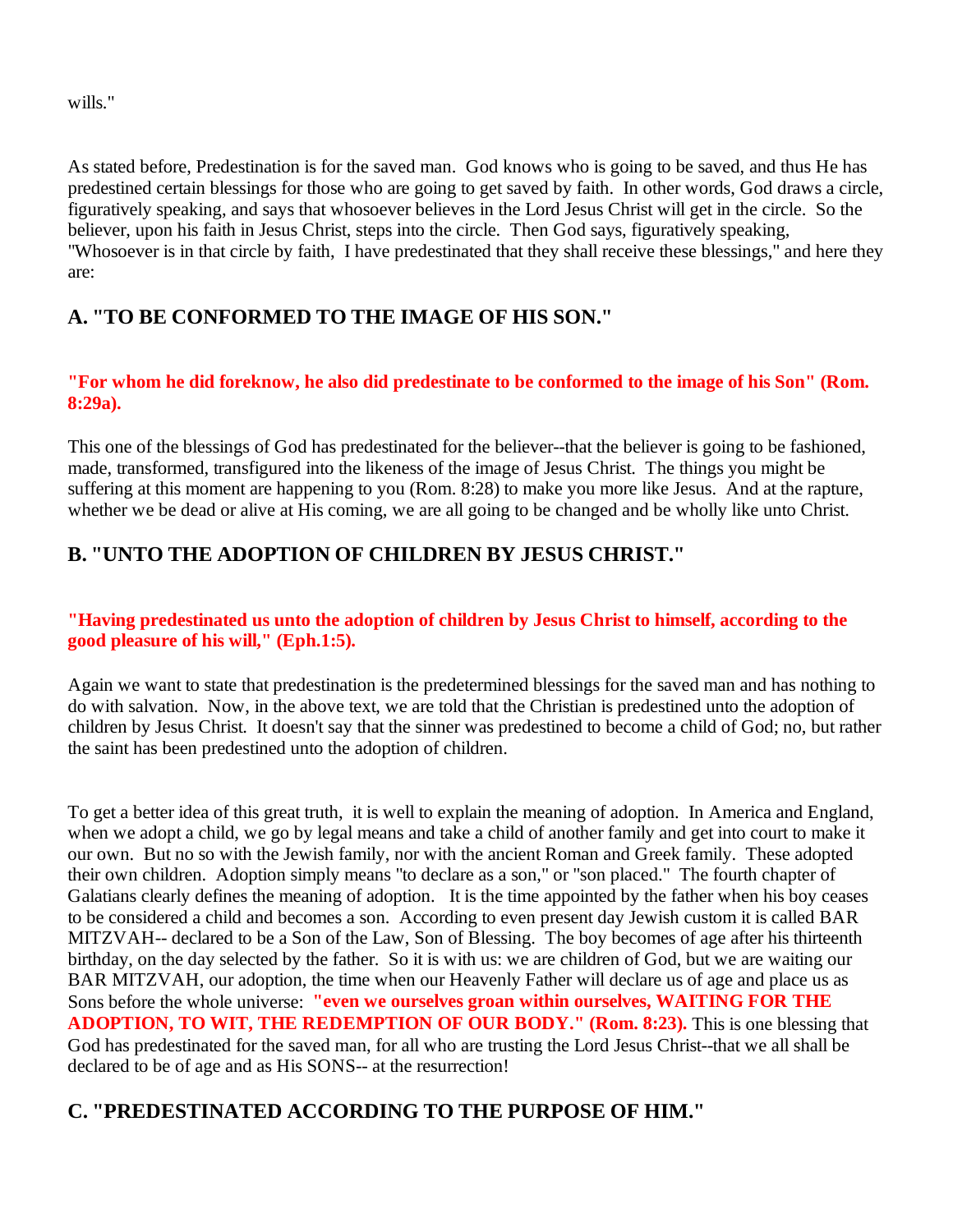Here is the third blessing for the child of God-- **"being predestinated according to the purpose of him who worketh all things after the counsel of his own will: That we should be to the praise of his glory, who first trusted in Christ." (Eph. 1:11,12).**

You will notice that it is not salvation the Holy Spirit is speaking about, but that which is for those who are saved.

So many fail to read the 12th verse; herein is what God has predestinated -- that we should be to the praise of His glory; Nowhere do we find predestination for, or not for, salvation.

### **III. ELECTION**

**"According as he hath chosen us in him before the foundation of the world, that we should be holy and without blame before him in love:" (Eph. 1:4)**

The New Testament words "chosen, choose, and election" are the same. The Old Testament word is simply "chosen." From the above Scripture many have felt that God chooses some to be saved and some to be lost. Again I want to point out that predestination and election (choosing) have nothing to do with the lost, but are for the saved.

From the following Scriptures we learn what the choosing, or election, of God is about:

**"For this is the word of promise, At this time will I come, and Sarah shall have a son. And not only this; but when Rebecca also had conceived by one, even by our father Isaac; (For the children being not yet born, neither having done any good or evil, that the purpose of God according to election might stand, not of works, but of him that calleth;) It was said unto her, The elder shall serve the younger. As it is written, Jacob have I loved, but Esau have I hated." (Rom. 9:9-13).**

At once we point out that election, or choosing, has to do with service; THE ELDER SHALL SERVE THE YOUNGER. It does not say, "The younger shall be saved, and the elder shall be lost." No, but simply, "the elder shall SERVE the younger." Thus choosing, or election, has to do with service." "Jacob have I loved, but Esau have I hated" wasn't said of these two men before they were born, but hundreds of years after they died. God hated the descendants of Esau because of their unbelief, and loved the descendants of Jacob because of their faith.

In the 15th chapter of John's Gospel, the Lord Jesus said that He had chosen (elected) them disciples. For salvation? No, for service. Even Judas was chosen! For damnation? No, but like Pharaoh, who was a fit vessel unto wrath - after being given many chances to believe, refused, and thus was used for God's purpose.

The prophet Isaiah says that Israel is God's chosen people (Isaiah 41:8). Does this mean that all Jews are saved? No. It simply means that God has chosen Israel for a service. And we know what that service was: to give us the word of God and to give us the Lord Jesus Christ!